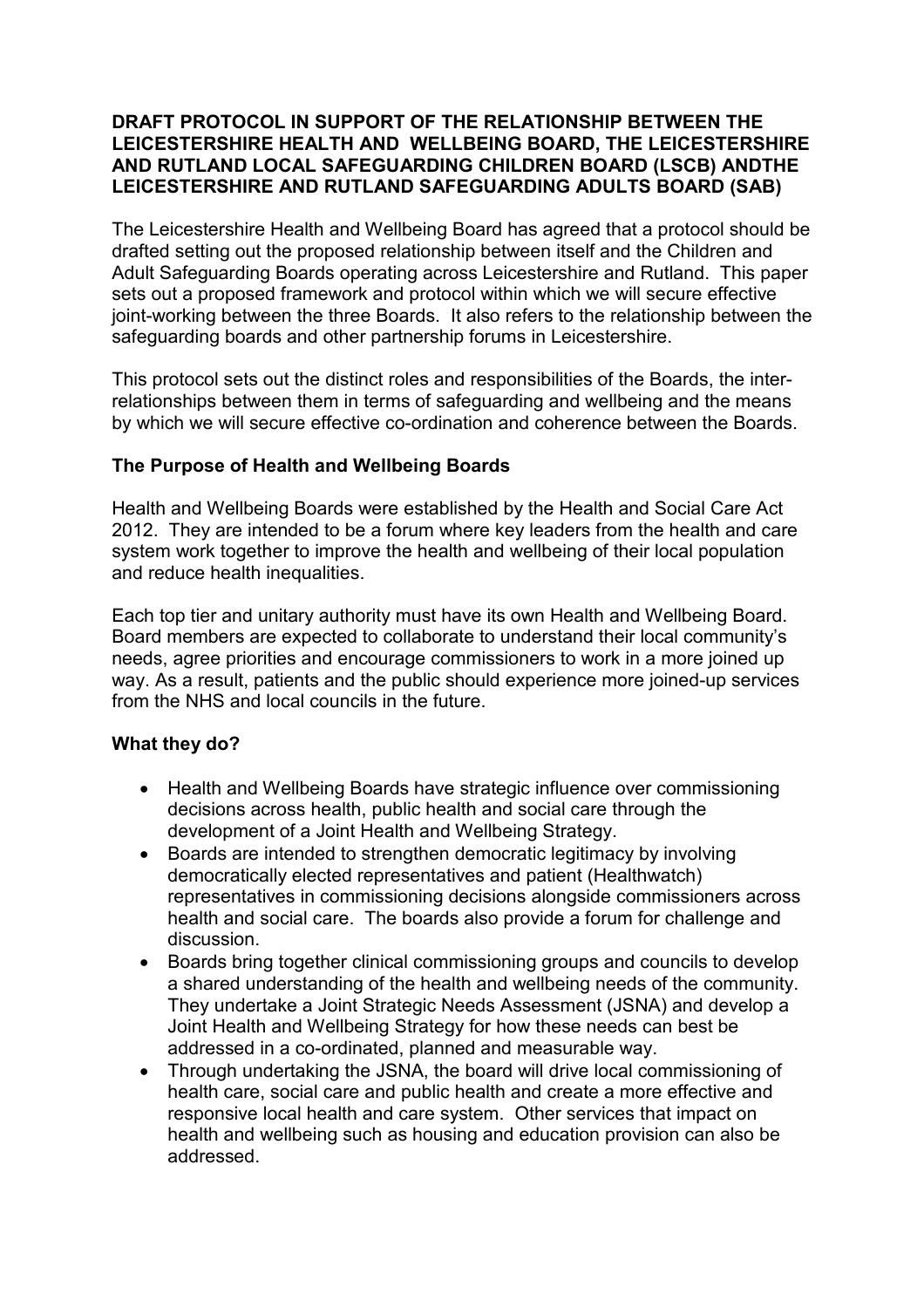For the terms of reference for the Leicestershire Health and Wellbeing Board, please visit www.leics.gov.uk/healthwellbeingboard.

# **The Purpose of Safeguarding Boards**

# **Leicestershire and Rutland Local Safeguarding Children Board (LSCB)**

The key objectives of the LSCB are compliant with those set out in 'Working Together to Safeguard Children 2013':

- To co-ordinate local work to safeguard and promote the well-being of children;
- To ensure the effectiveness of that work.

Safeguarding and promoting the welfare of children is defined as:

- Protecting children from maltreatment
- Preventing impairment of children's health or development
- Ensuring that children are growing up in circumstances consistent with the provision of safe and effective care
- Taking action to enable all children to have the best outcomes.

A key objective in undertaking these roles is to enable children to have optimum life chances and enter adulthood successfully.

The role of the LSCB is to scrutinise and challenge the work of agencies both individually and collectively. The LSCB is not operationally responsible for managers and staff in constituent agencies.

### **Leicestershire and Rutland Safeguarding Adults Boards (SAB)**

Safeguarding Adult Boards are not currently statutory bodies but this is likely to change with the passage of the forthcoming Care Bill. Currently Boards operate within the framework promoted by 'No Secrets' which was published by the Department for Health and the Home Office in March 2000 and by 'Safeguarding Adults' which was published by the then Association of Directors of Social Services in October 2005.

The focus of the work of Safeguarding Adults Boards is 'vulnerable' adults. The forms of abuse which the Board aims to prevent and address are: physical abuse, sexual abuse, psychological abuse, financial or material abuse, neglect or acts of omission, discriminatory abuse.

The role of the SAB is to ensure effective safeguarding arrangements are in place in both the commissioning and provision of services to vulnerable adults by individual agencies and to ensure the effective interagency working in this respect.

The SAB has identified agreed objectives and priorities for its work which include clear policy, procedural and practice arrangements, mechanisms to secure coordination of activities between agencies, the provision of training and workforce development in support of safeguarding and quality assurance and performance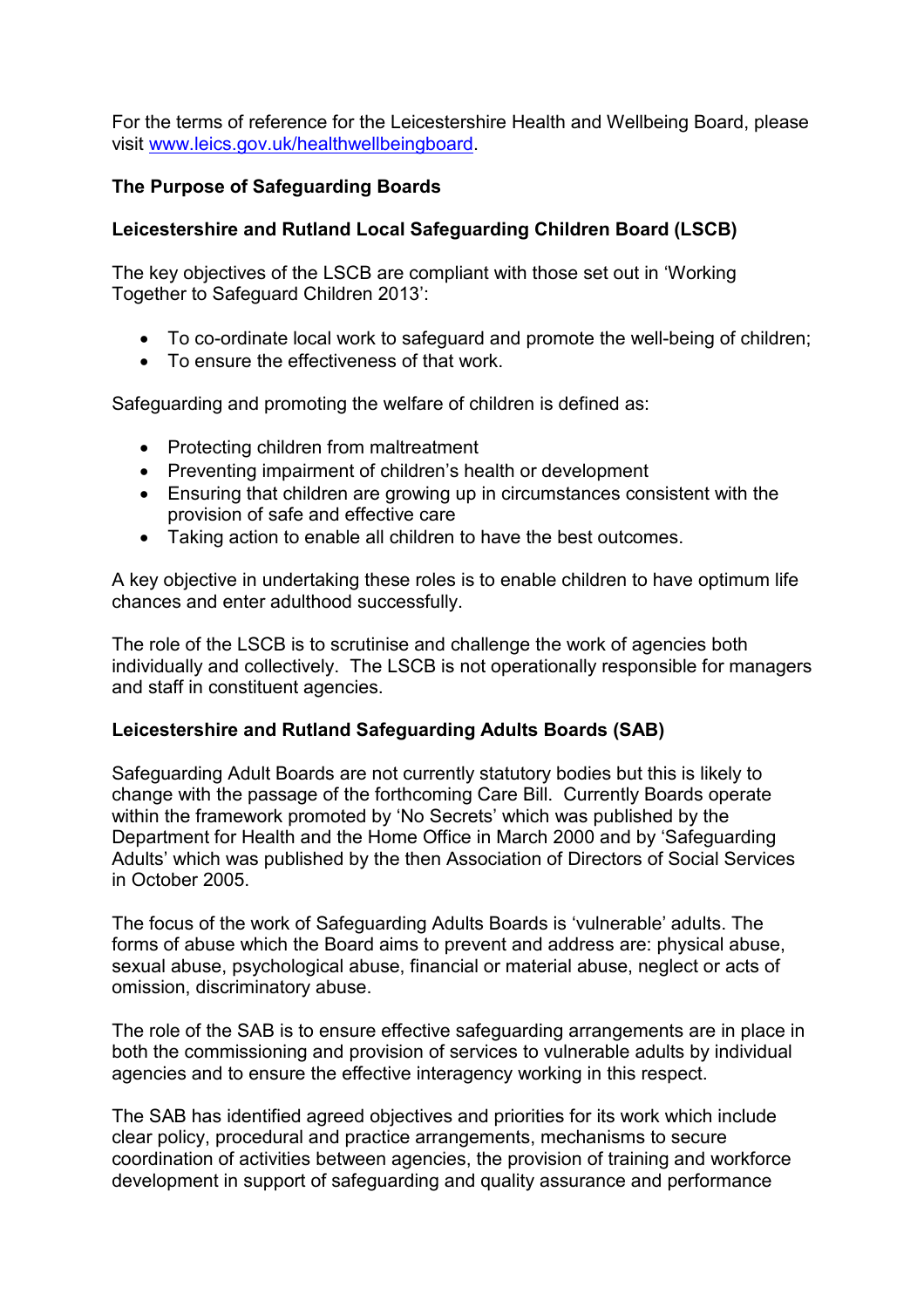management arrangements to test the effectiveness of safeguarding and the impact of the Board.

### **Role of the Director of Children and Young People's Service and the Lead Member for Children and Young People's Service and the Chief Executive Officer**

The Director of Children and Young People's Service (DCS), under Section 18 of the Children Act 2004, has responsibility for ensuring that a local authority meets its specific duties to organise and plan services and to safeguard and promote the welfare of children. The DCS and Lead Member should ensure that there are clear and effective arrangements to protect children and young people from harm. The DCS should always be a member of the LSCB and the Lead Member should be a 'participating observer' of the LSCB.

It is the responsibility of the Chief Executive to appoint or remove the LSCB chair with the agreement of a panel including LSCB partners and lay members. The Chief Executive, drawing on other LSCB partners and, where appropriate, the Lead Member will hold the Chair to account for the effective working of the LSCB.

### **The need for effective communication and engagement between the Boards.**

Safeguarding is everyone's business. As such, all key strategic plans whether they be formulated by individual agencies or by partnership forums should include safeguarding as a cross-cutting theme to ensure that existing strategies and service delivery as well as emerging plans for change and improvement include effective safeguarding arrangements that ensure that all people of Leicestershire are safe and their well-being is protected. The two safeguarding boards have a responsibility to scrutinise and challenge these arrangements.

The Health and Wellbeing Strategy will become a key commissioning strategy for the delivery of services to children and adults across Leicestershire and so it is critical that in drawing up, delivering and evaluating the strategy there is effective interchange between the Leicestershire Health and Wellbeing Board and the two safeguarding boards.

Specifically there need to be formal interfaces between the Health and Wellbeing Board and the Safeguarding Boards at key points including:

- The needs analyses that drive the formulation of the annual Health and Wellbeing Strategy and the Safeguarding Boards' Business Plans. This needs to be reciprocal in nature ensuring both that safeguarding boards' needs analyses are fed into the JSNA and that the outcomes of the JSNA are fed back into safeguarding boards' planning;
- Ensuring each Board is regularly updated on progress made in the implementation of the Health and Wellbeing Strategy and the individual Board Business Plans in a context of mutual scrutiny and challenge;
- Annually reporting evaluations of performance on Plans again to provide the opportunity for reciprocal scrutiny and challenge and to enable Boards to feed any improvement and development needs into the planning process for future years' strategies and plans.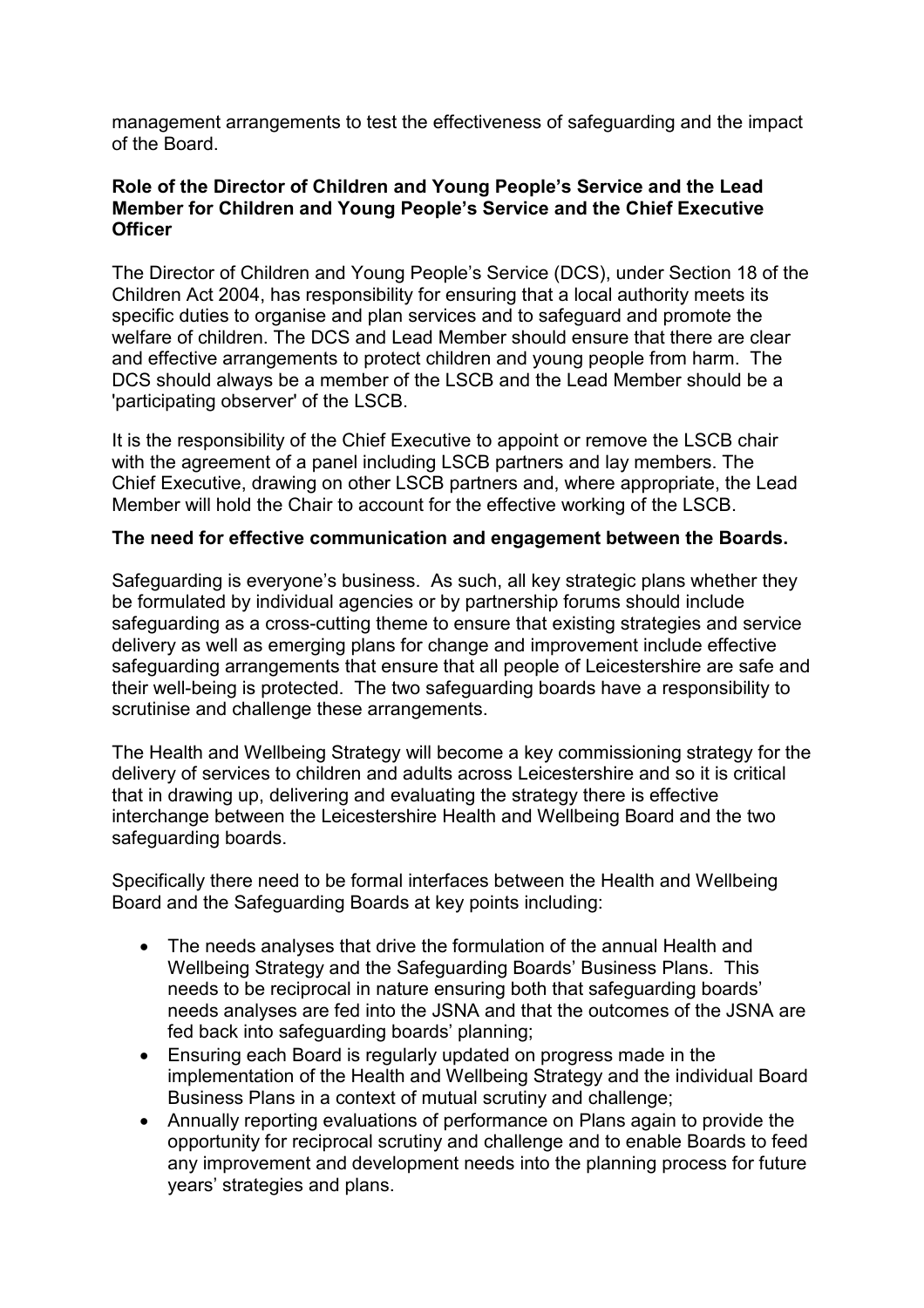Whilst currently there is no statutory requirement to secure a formal relationship between the Health and Wellbeing Board and the Safeguarding Boards there is guidance steering in this direction that may become a requirement.

Whilst 'Working Together 2013' did not formalise the relationship between the Health and Wellbeing Board and the Local Safeguarding Children Board as had been anticipated there is an expectation that the LSCB's annual report should be submitted to the Chair of the Health and Well-Being Board and of cross-Board engagement in relation to the JSNA. It is possible that guidance in relation to Safeguarding Adult Boards will be included when they are put on a statutory footing. The opportunities presented by a formal working relationship between the Leicestershire Health and Wellbeing Board and the Leicestershire and Rutland LSCB and SAB can, therefore be summarised as follows:

- Securing an integrated approach to the JSNA, ensuring comprehensive safeguarding data analysis in the JSNA, in line with Working Together guidance
- Aligning the work of the LSCB Business Plan and SAB Strategic Plan with the Joint Health and Wellbeing Strategy and related priority setting
- Ensuring safeguarding is "everyone's business", reflected in the public health agenda and related determinant of health policies and strategies.
- Evaluating the impact of the Joint Health and Wellbeing Strategy on safeguarding outcomes, and of safeguarding on wider determinants of health outcomes
- Identifying coordinated approach to performance management, transformational change and commissioning
- Cross Board scrutiny and challenge and ''holding to account'': the Wellbeing Board for embedding safeguarding, and the Safeguarding Boards for overall performance and contribution to the Joint Health and Wellbeing Strategy.

### **Arrangements to secure co-ordination between the Boards.**

In order to secure the opportunities identified above it is proposed that the following arrangements would be put in place to ensure effective co-ordination and coherence in the work of the three Boards.

1. Between September and November each year the Independent Chair of the two Safeguarding Boards would present to the Leicestershire Health and Wellbeing Board their Annual Reports outlining performance against Business Plan objectives in the previous financial year. This would be supplemented by a position statement on the Boards' performance in the current financial year. This would provide the opportunity for the Health and Wellbeing Board to scrutinise and challenge the performance of the Boards, to draw across data to be included in the JSNA and to reflect on key issues that may need to be incorporated in the refresh of the Leicestershire Health and Wellbeing Strategy.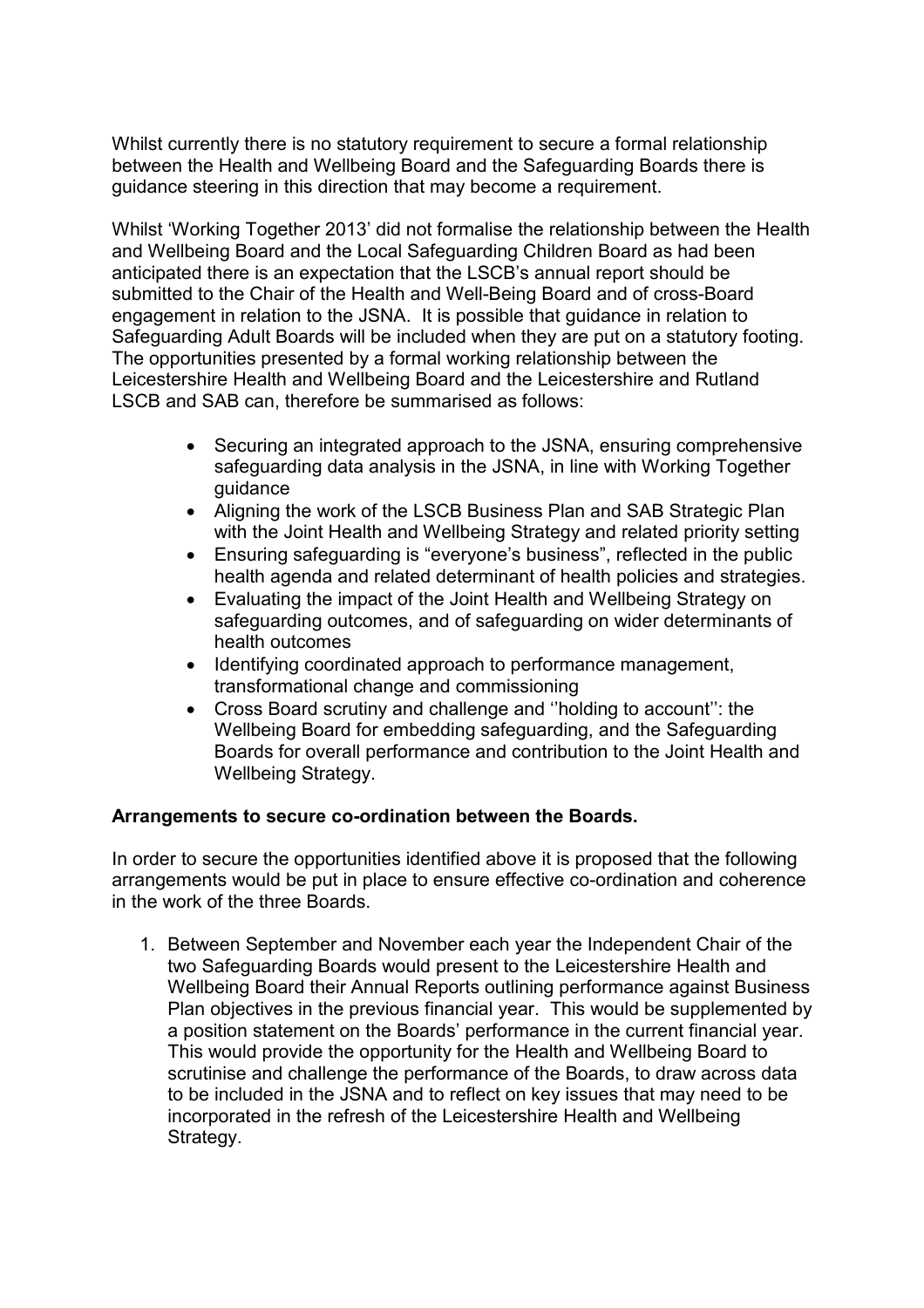- 2. Between October and February the Leicestershire Health and Wellbeing Board to present to the safeguarding boards the review of the Health and Wellbeing Strategy, the refreshed JSNA and the proposed priorities and objectives for the refreshed Health and Wellbeing Strategy to enable the safeguarding boards to scrutinise and challenge performance of the Leicestershire Health and Wellbeing Board and to ensure that their refreshed Business Plans appropriately reflect relevant priorities set in the refreshed Health and Wellbeing Commissioning Strategy.
- 3. In April/May the Boards will share their refreshed Plans for the coming financial year to ensure co-ordination and coherence.

## **Relationships between the Safeguarding Boards and other partnership forums reporting to the Health and Well-Being Board.**

The Leicestershire Health and Wellbeing Board forms part of the Leicestershire Local Strategic Partnership arrangements (Leicestershire Together). There are five other partnership boards which are responsible for leading on the delivery of the Leicestershire Together Strategy, all of which are respresented on the Leicestershire Together Board (political) and Executive (senior officer):-

- Supporting Leicestershire Families Board
- Safer Communities Board
- Children's and Young People's Commissioning Board
- Environment Board
- Local Enterprise Partnership.

Supporting these five Boards are a number of supporting and cross-cutting partnerships, for example the Rural Partnership and Housing Services Partnership.

The Leicestershire Health and Wellbeing Board is also a statutory committee of Leicestershire County Council. Iit has a substructure to lead on delivering the key strategic work strands to ensure we meet the health and wellbeing needs of the local population, key subgroups of the Board are:

- Staying Healthy Board,
- Integrated Commissioning Board,
- Substance Misuse Board,
- JSNA and Joint Health and Wellbeing Strategy Steering Board,
- Health Protection Board.

At present there is a formal protocol between the LSCB and the Children and Young People's Commissioning Board. There is no requirement for such a relationship in the proposed revised version of 'Working Together' since Children's Trusts are no longer a statutory requirement, but both Boards are agreed that a shared protocol is good practice and should be retained.

In the context of our aim to ensure that 'Safeguarding is Everyone's Business' it is intended that there should be effective co-ordination and coherence in relation to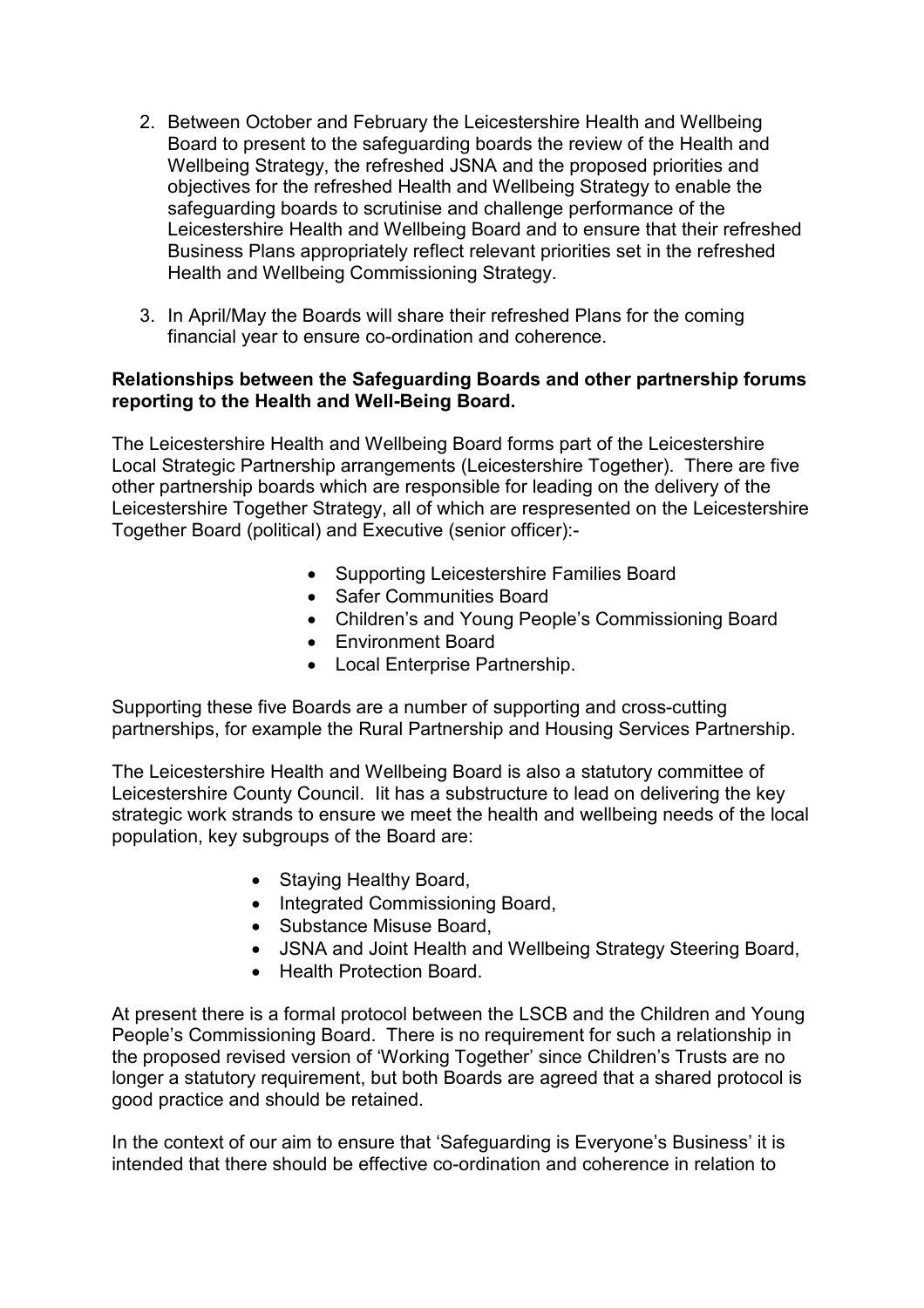safeguarding and well-being between the two safeguarding boards and the key strategic partnership forums leading on the strands listed above. This will be achieved in part by the arrangements set out above but it is also critical that there are processes in place to ensure effective cross-working, scrutiny and challenge between the safeguarding boards and other partnership forums. This will be achieved in two ways:

- Formally sharing annual plans during the formulation stages to enable coordination and coherence where there are business overlaps;
- Where appropriate to ensure that there is cross-Board representation to secure on-going communication. This already exists for some groups.

The role of the LSCB and SAB in relation to the Health and Wellbeing Board is one of equal partners underpinned by this protocol.

The role of Leicestershire County Council Scrutiny Panels, to scrutinise performance of safeguarding boards and to be consulted on for policy changes and related service design and commissioning intentions, will remain unchanged, as will the governance committee of partner agencies to oversee and monitor respective agency contribution and performance to prevent and protect.

The diagram below is intended to summarise the relationships set out in this protocol.